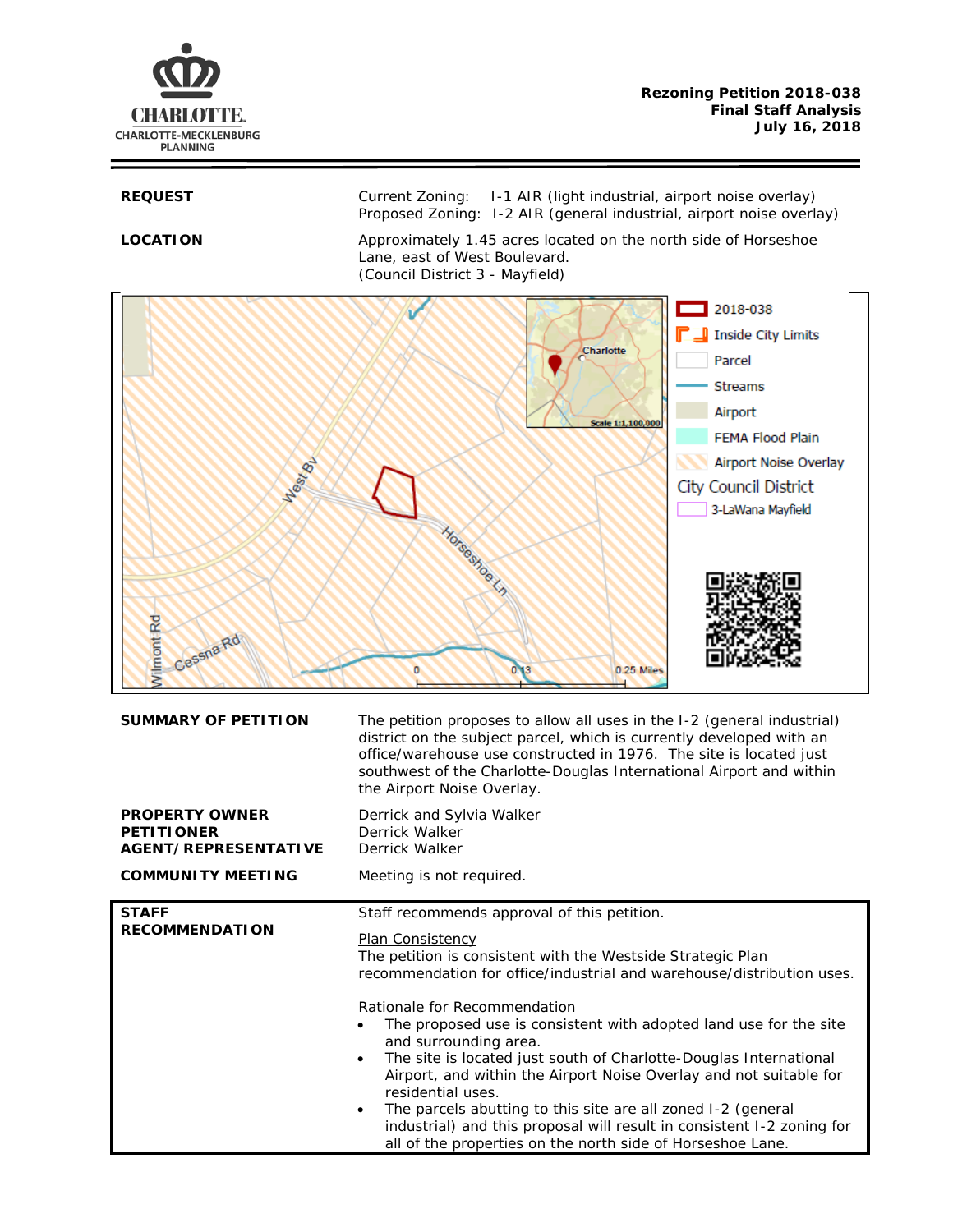### **PLANNING STAFF REVIEW**

### • **Proposed Request Details**

This is a conventional rezoning petition with no associated site plan.

• The petition allows all uses in the I-2 (general industrial) district. See list at the end of the document for the use differences between the I-1 (light industrial) and I-2 (general industrial) districts.

# • **Existing Zoning and Land Use**



The site is currently developed with a single family home/office and is immediately surrounded by a mix of office/warehouse uses, hotels, and vacant land to the east, south, and west. The Charlotte-Douglas International Airport.



The site is currently developed with a single family home.



The property to the south is developed with a warehouse use.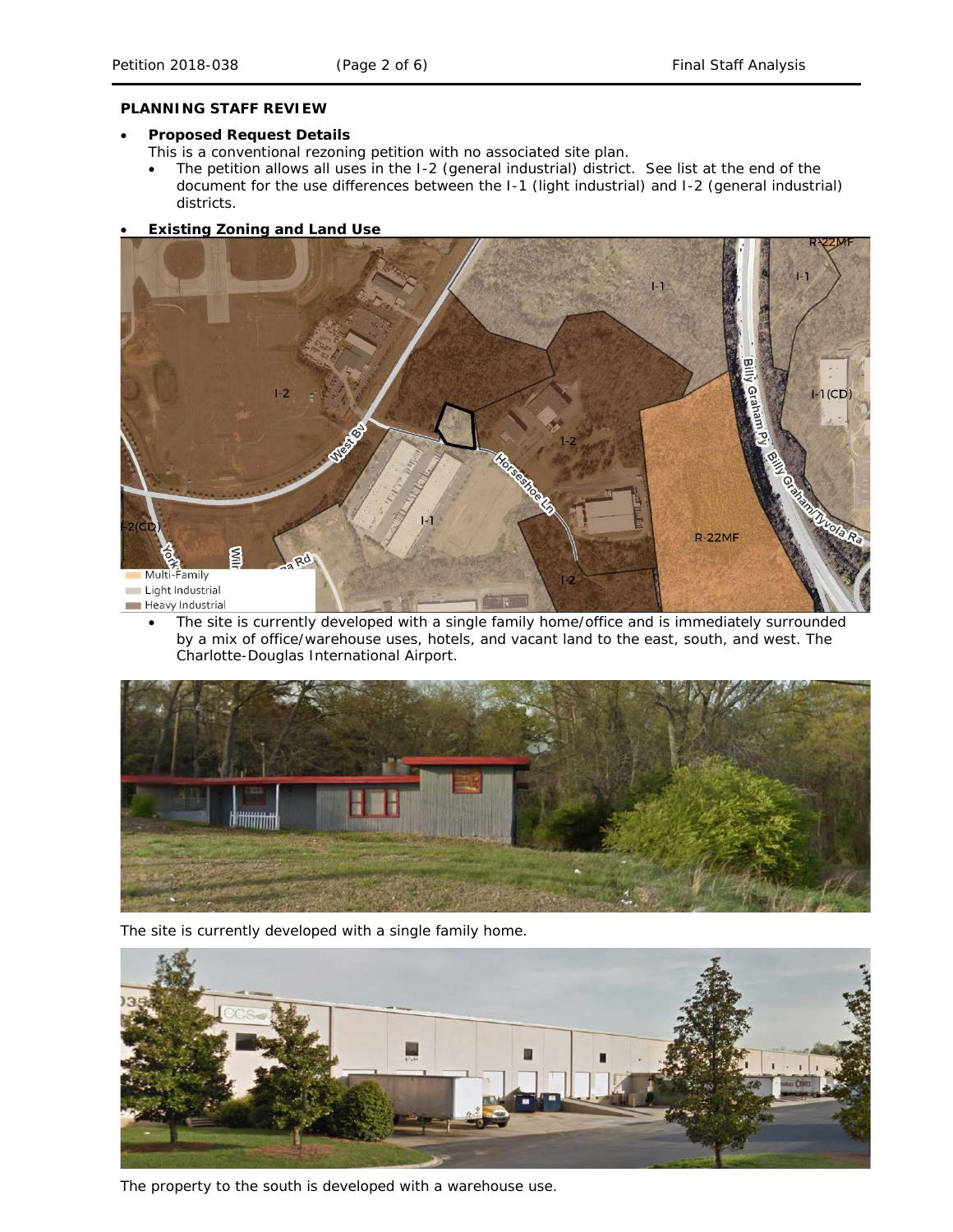

Properties to the east are industrial, and warehouse uses.



The National Guard is located to the northwest.



# • **Rezoning History in Area**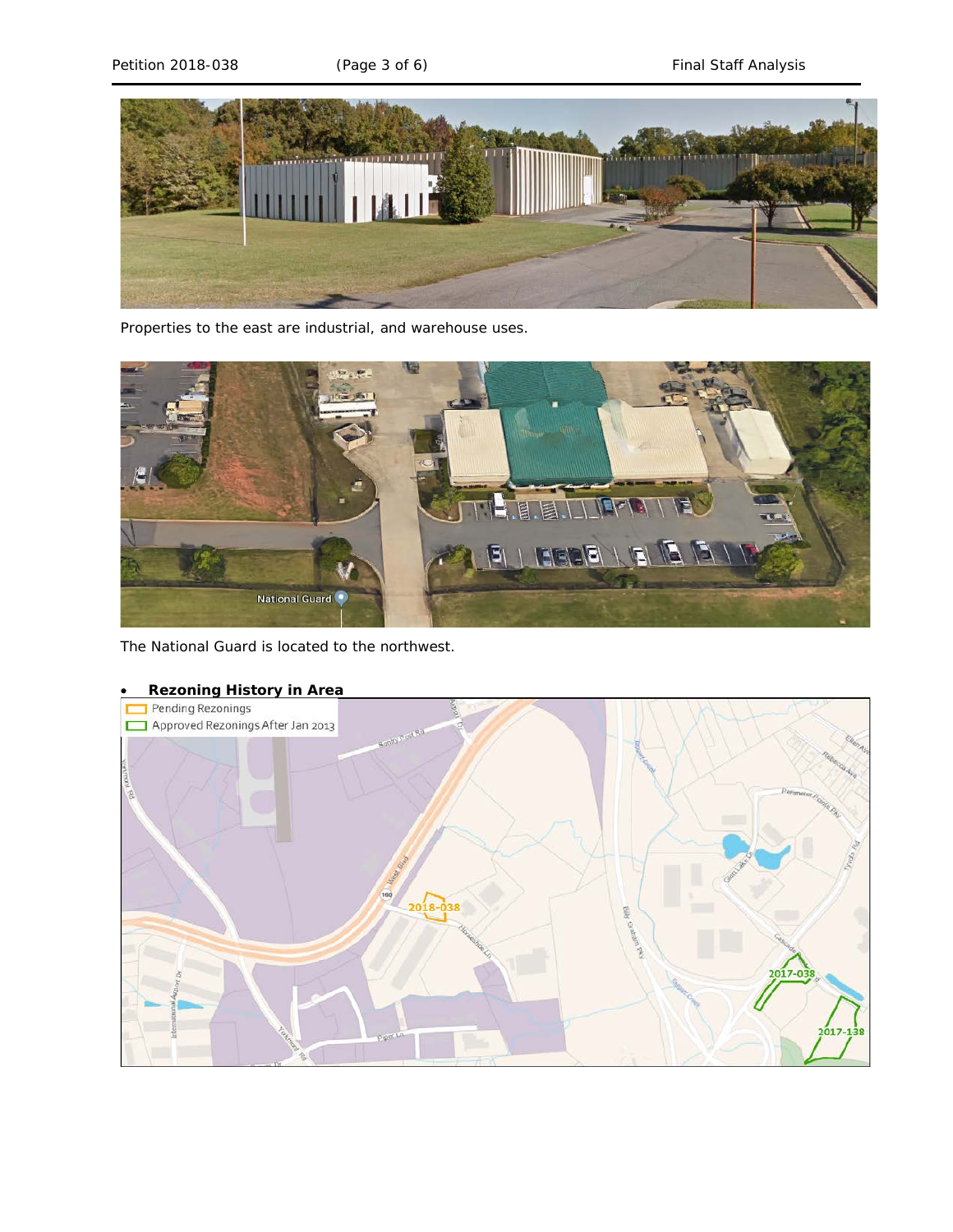| <b>Petition Number</b> | Summary of Petition                                                                                                                                                                          | <b>Status</b> |
|------------------------|----------------------------------------------------------------------------------------------------------------------------------------------------------------------------------------------|---------------|
| 2017-138               | Rezone approximately 4.3 acres to allow a hotel with 130 rooms<br>or 75,000 square feet of office uses.                                                                                      | Approved      |
| 2013-058               | Rezone approximately 13.57 acres to all the development of a<br>satellite campus of Central Piedmont Community College with a<br>maximum building area of 170,000 square feet.               | Approved      |
| 2017-038               | Amended the I-2(CD) site plan for approximately 2.12 acres to<br>allow the development of 10,000 square feet for retail, office,<br>and EDEE (eating/drinking/entertainment establishments). | Approved      |

# • **Public Plans and Policies**



- The *Westside Strategic Plan* (2000) recommends office/industrial and warehouse-distribution land uses for this site and surrounding area.
- The site is located just south of Charlotte-Douglas International Airport, within the Airport Noise Overlay zoning district.

#### • **TRANSPORTATION CONSIDERATIONS**

- The site is on a local street in close proximity to Charlotte Douglas International Airport. CATS bus route 2 runs along West Blvd, with bus stops located approximately 700 feet from the site. The site has curb and gutter but lacks sidewalks. During permitting CDOT will work with the petitioner to construct sidewalk and planting strip to city standards.
- **Vehicle Trip Generation:**
	- Current Zoning:

Existing Use: 10 trips per day (based on one single family dwelling).

Entitlement: 40 trips per day (based on 10,260 square feet of warehousing).

Proposed Zoning: 70 trips per day (based on 18,900 square feet of warehousing).

#### **DEPARTMENT COMMENTS** (see full department reports online)

- **Charlotte Area Transit System:** No outstanding issues.
- **Charlotte Department of Housing and Neighborhood Services:** No outstanding issues.
- **Charlotte Fire Department:** No outstanding issues.
- **Charlotte-Mecklenburg Schools:** No comments submitted.
- **Charlotte Water:** Charlotte Water has accessible water system infrastructure for the rezoning boundary via an existing six-inch water distribution main located along Horseshoe Lane. Charlotte Water currently does not have sewer system accessibility for the rezoning boundary under review.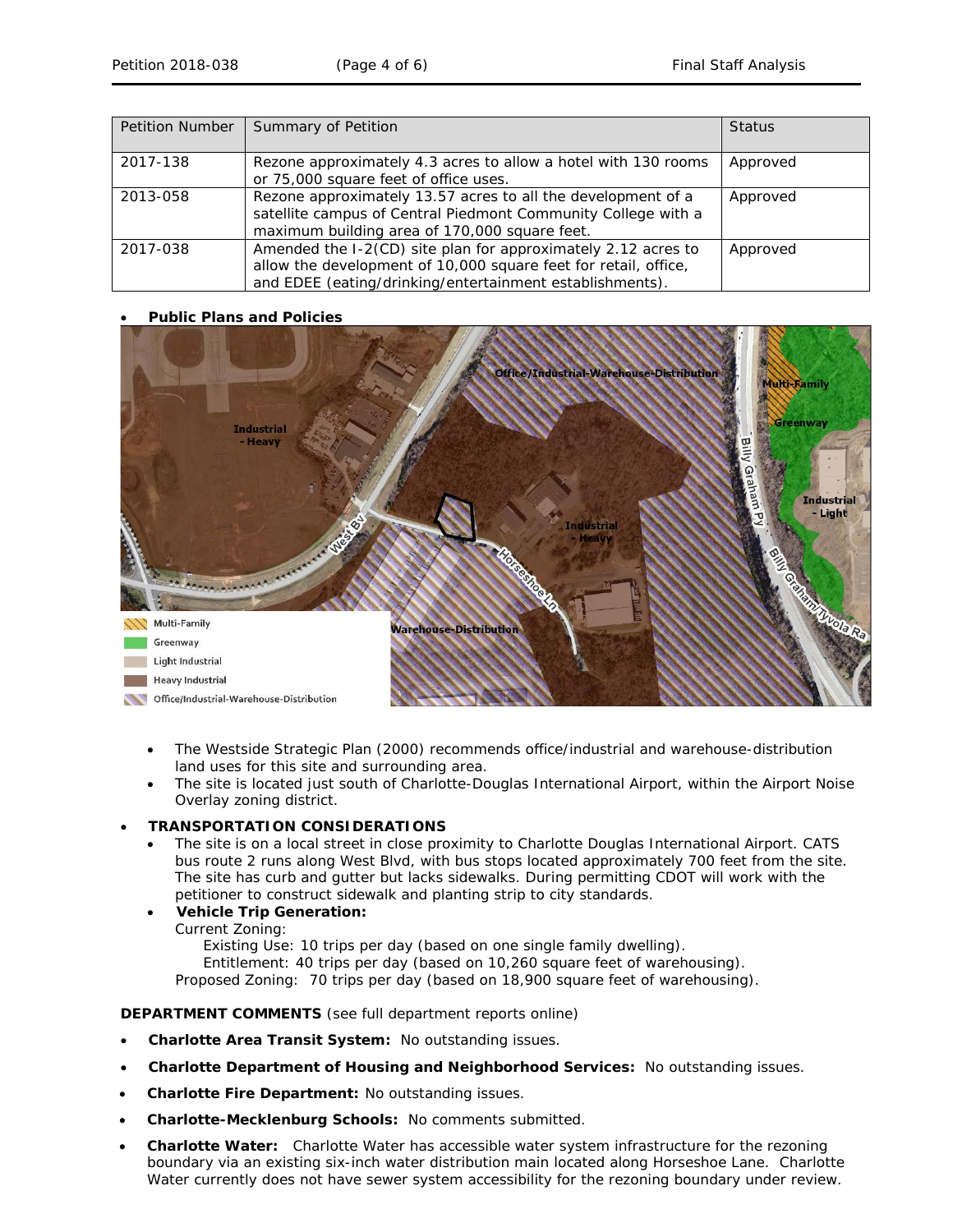The applicant should contact Charlotte Water's New Services at (704) 432-2854 for more information regarding accessibility to sewer system connections.

# • **Engineering and Property Management:**

• **Arborist:** No trees can be removed from or planted in the right-of-way of State maintained streets without permission of NC Department of Transportation and the City Arborist's office. Trees must be planted to meet NCDOT planting guidelines. Contact the City Arborist's office for a tree planting permit before planting trees in the NCDOT right-of-way once plans have been approved by the City.

No trees can be removed from or planted in the right-of-way of all City of Charlotte maintained streets without permission of the City Arborist's office. Contact the City Arborist's office for a permit before removing trees in the right-of-way. See Outstanding Issues, Note 1.

- **Erosion Control:** No outstanding issues.
- **Land Development:** No outstanding issues.
- **Storm Water Services:** No outstanding issues.
- **Urban Forestry:** The site must comply with the tree ordinance.
- **Mecklenburg County Land Use and Environmental Services Agency:** No outstanding issues.
- **Mecklenburg County Parks and Recreation Department:** No outstanding issues.

# **OUTSTANDING ISSUES**

**Environment** 

1. The petitioner shall submit a tree survey for all trees two inches in diameter at breast height (DBH) or larger located in the public right-of-way. Tree survey may be completed by landscape architect, surveyor, or other land development professional. Not Addressed.

# **Attachments Online at www.rezoning.org**

- **Application**
- Locator Map
- Department Comments
	- Charlotte Area Transit System Review
	- Charlotte Department of Housing and Neighborhood Services Review
	- Charlotte Fire Department Review
	- Charlotte Water Review
	- Engineering and Property Management Review
		- **City Arborist**
		- **Erosion Control**
		- Land Development
		- Storm Water
		- Urban Forestry
	- Mecklenburg County Land Use and Environmental Services Agency Review
	- Mecklenburg County Parks and Recreation Review
	- Transportation Review

**Planner:** Claire Lyte-Graham (704) 336-3782